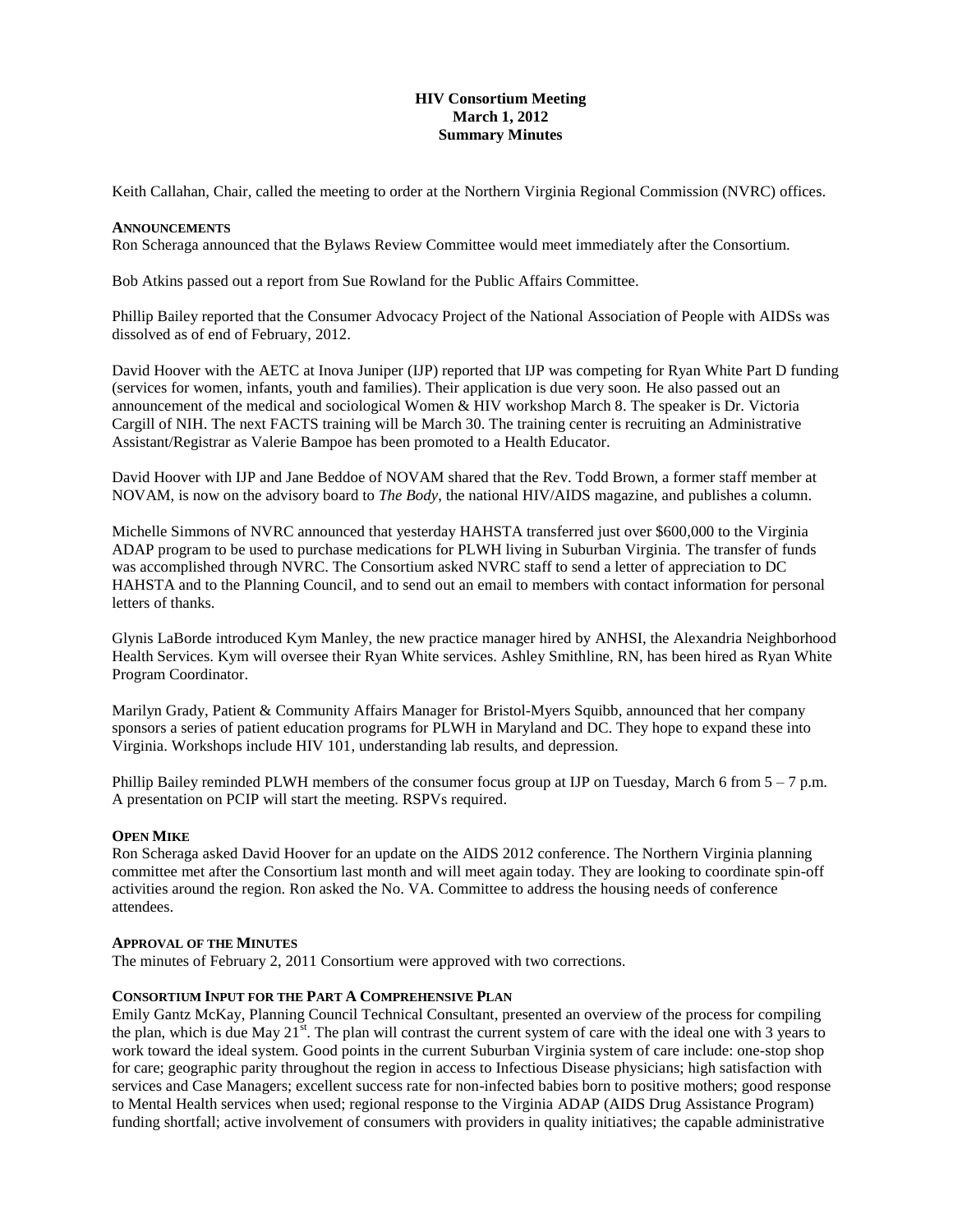staff at NVRC; and the commitment to working together to solve problems among contractors and Consortium members.

Some of the shortfalls of the current Suburban Virginia system of care include: physicians dropping out of insurance plans; access to dental care in rural areas; in-hospital psychiatrists unfamiliar with HIV; difficulty in access to wraparound services when the primary medical provider is not funded by Ryan White; difficulty in engaging private physicians in Standards of Care for HIV, especially screenings, that will grow with the spread of Preexisting Condition Insurance Plan (PCIP) coverage; the reduction in the number and types of medications in the ADAP formulary; a major local HMO health care organization that does not accept pharmacy company co-pay and discount cards; clients losing jobs and group insurance coverage lacking awareness of public assistance including Ryan White; a general lack of awareness of Ryan White services; language and cultural barriers to learning about services; arranging for specialty care with the increasing co-morbidities of the aging positive population; with health care reform, the lack of capacity and familiarity with HIV care in safety net clinics and the exposure to communicable disease in their waiting rooms; the huge reporting burden under Ryan White; hospitals slow to adopt routine testing of all seen in Emergency Rooms (opt out model); lack of options for medical care and services for rural populations; lack of trust among speakers of languages other than English; lack of system standards for care and reporting of care under PCIP; a few front line staff insensitive when interacting with consumers; huge unfunded needs for prevention.

Specific populations facing barriers were identified as: young black gay men; children born with HV transitioning into adult care; professionals newly diagnosed (stigma concerns); speakers of languages other than English.

Areas to track include Virginia Medicaid changes under Health Care Reform, especially non-categorical eligibility; Virginia Health Insurance Exchange plans; Virginia residents accessing services in DC.

Suggested steps to resolving issues suggested were: an AIDS-specific national 800 phone number; adding nonmedical Case Managers and Community Health Workers to help navigate the system of care; insuring that Health Insurance Exchanges and Medicaid adopt automatic testing for HIV; actively encouraging Infectious Disease physicians to participate in PCIP; using embassies as a route to reach immigrant populations; technical assistance to community groups to prepare for general health care system changes; adopting routine testing for all points of entry into health care (and possibly with annual flu shots); recognizing the importance of trained consumer involvement in quality improvement by incorporating this in service definitions and Ryan White requests for applications (RFAs); building capacity in safety net clinics and among private physicians; those doing HIV testing must know care resources and how to link newly diagnosed persons to care.

## **PART B ALLOCATIONS PROCESS**

Michelle Simmons, Northern Virginia Regional Commission, distributed preliminary allocation scenarios and announced that they would be considered at the March 19 Executive Committee.

## **REPORTS & UPDATES**

**PLANNING COUNCIL**

David Hoover reported that Part A planning like the Consortium has done today has been the focus of the last two Planning Council sessions.

- **PUBLIC AFFAIRS COMMITTEE** Robert Atkins referred to the report from committee chair Sue Rowland that he had handed out. The proposed \$1 million in the Virginia Senate version of the budget will not completely eliminate the ADAP waiting list.
- **CLINICAL CARE** Debbie Bowers, co-chair of the committee, reported that they were working on PCIP issues and will meet regularly on 3rd Mondays about 2:30 p.m. after the Executive Committee.
- **CASE MANAGEMENT AND SUPPORT SERVICES COMMITTEE** Marshall Rountree, co-chair of the committee, announced that the committee will meet on the third Tuesdays of alternate month. The next meeting will be April 17.
- **PREVENTION AND EDUCATION**

Suzanne Dorick, member of the committee, highlighted two Black AIDS Awareness Day event sponsors in Alexandria: the Alleyne AME Zion Church hosted a successful symposium February 4 and the Oakland Baptist Church will feature different events on each day for a week of AIDS awareness.